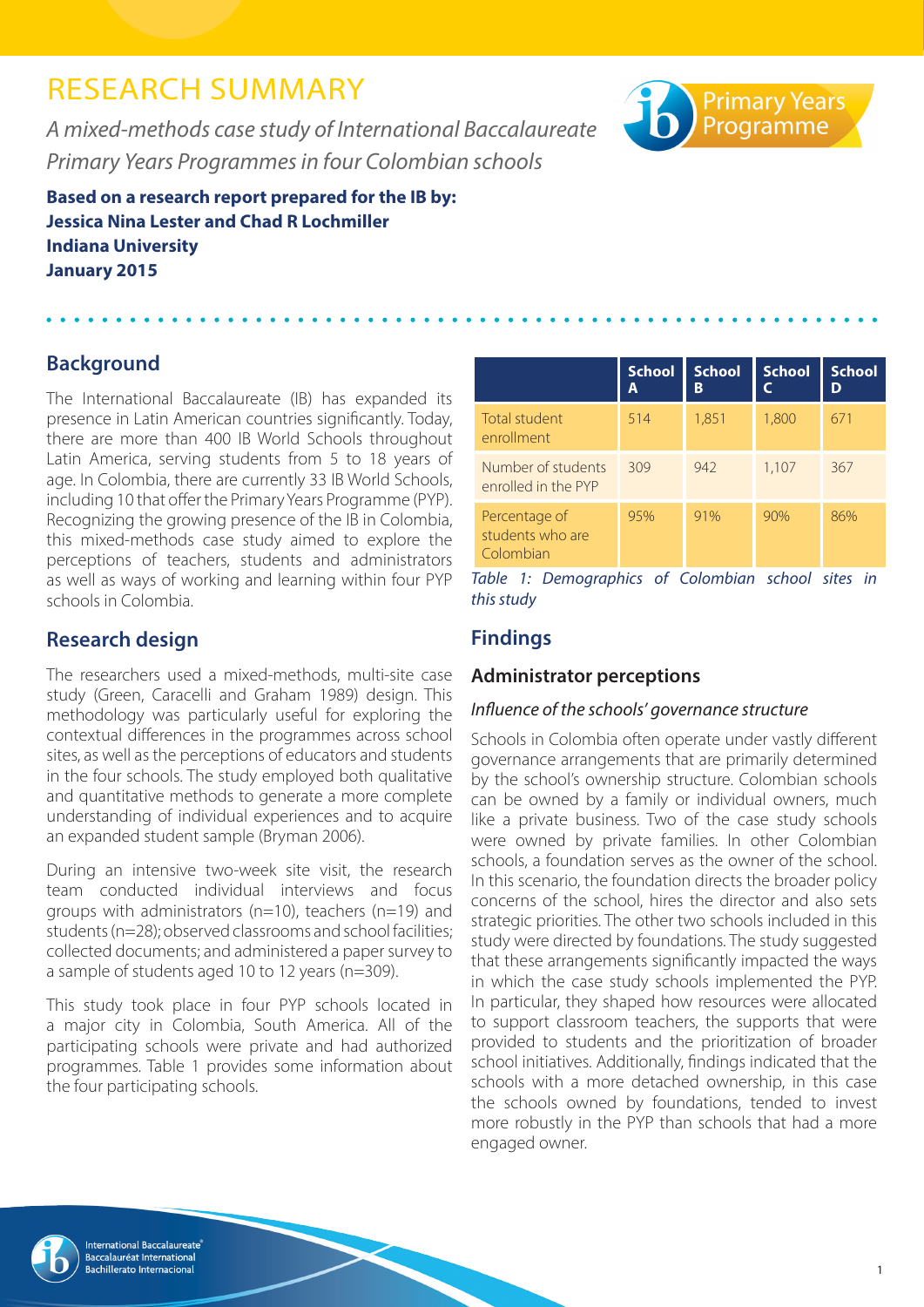### *Finding qualified PYP teachers*

Three of the schools reported that one of the major challenges they face is finding teachers with the skills, and particularly the language skills, needed to teach the PYP. Administrators indicated that local teacher training programmes do not provide teachers with the skills needed to teach effectively in a bilingual, transdisciplinary and inquiry-based programme. One director remarked that teachers from Colombian schools of education are taught to think "in a different way", meaning they are trained according to traditional teacher-centred instruction. Administrators recognized that the Colombian market for teachers makes it difficult to find teachers who can help them to implement the PYP faithfully.

### *Teacher supervision and professional development*

In response to the challenge of finding qualified teachers, administrators were fully invested in developing supervisory models that support teacher development. PYP coordinators, in particular, were actively engaged in supervising and evaluating classroom teachers. Related to their evaluation of classroom teachers, administrators also stressed the importance of providing professional development to teachers to help them transition into the PYP. PYP coordinators provided professional development through a number of means, including, classroom-based modelling, workshops and coaching teachers to help them understand various aspects of the PYP. Although some schools provided more support than others, an effort was made by all of the schools to help teachers acquire the necessary skills to be successful.

### **Teacher perceptions**

#### *Transitioning to the PYP philosophy from a traditional school model*

For their part, teachers acknowledged that the transition to the PYP was difficult and that support was critical for successful implementation. Teachers described the transition from a "traditional school" model to an inquiry-based PYP model as "challenging", albeit worth the energy and time required. The change was particularly marked in school D, as many of the educators were teaching at the school prior to PYP implementation. For teachers at school D, the move away from a traditional school model was described as entailing a complete overhaul.

*At the beginning, this school was completely traditional. The teacher was in front of the board; the students were in perfect lines. They were listening to you. You have all the knowledge and they are listening … The classrooms now are different … The teacher is not in the middle of the class, is not in front of the board … now walking around solving questions, maybe asking them so that they recognize* 

### *that they can do the exercise, that they can understand instructions, that they can create … So everything has changed.*

Transitioning to the PYP at all of the schools required a considerable shift in pedagogy, toward a student-centred and holistic approach. Teachers noted that in order for the PYP to be successful, teacher buy-in and time to make the transition were necessary.

### *Need for professional support and investment in teaching*

All of the teachers emphasized the importance and value of having access to professional development inside and outside of the classroom. This support included official IB professional development, coaching from the PYP coordinator and in-school workshops, seminars and collaborative meetings. The teachers highlighted the importance of a school "investing" in their abilities and also noted the need for ongoing support to ensure the success of the PYP, particularly as many teachers described feeling overwhelmed when first learning about the PYP. As one teacher from school C described:

*The truth is, I didn't understand something at the beginning, I—you know, there are too many things, like profile, attitudes, interdisciplinary skills, you feel a little bit overwhelmed sometimes. But I think that it was step by step. They gave me tons of support … And right now, if I'm honest, I'm still working on different things that I need to work on … So I think that the support is very big.*

#### *Intersecting challenges of PYP implementation and bilingual education*

Many teachers viewed teaching with a PYP philosophy, while also ensuring that students become fluent in a second language, as a serious implementation challenge. The realities of "teaching English and the PYP" concurrently were described as "difficult" and something that required additional resources and teaching approaches to ensure that students "understand things fully". Teachers expressed that it was challenging to teach an inquiry-based programme while supporting students with varying degrees of exposure to English. Collectively, teachers indicated that the IB should provide additional support and resources for bilingual instruction and that the current support is inadequate. Such resources should provide suggestions and examples to help teachers to operationalize aspects of the IB learner profile and PYP pedagogy in their bilingual classrooms.

#### *Teaching resources*

All of the teachers described resources as essential to PYP implementation. The importance of a library and librarian, for example, were resources that teachers felt helped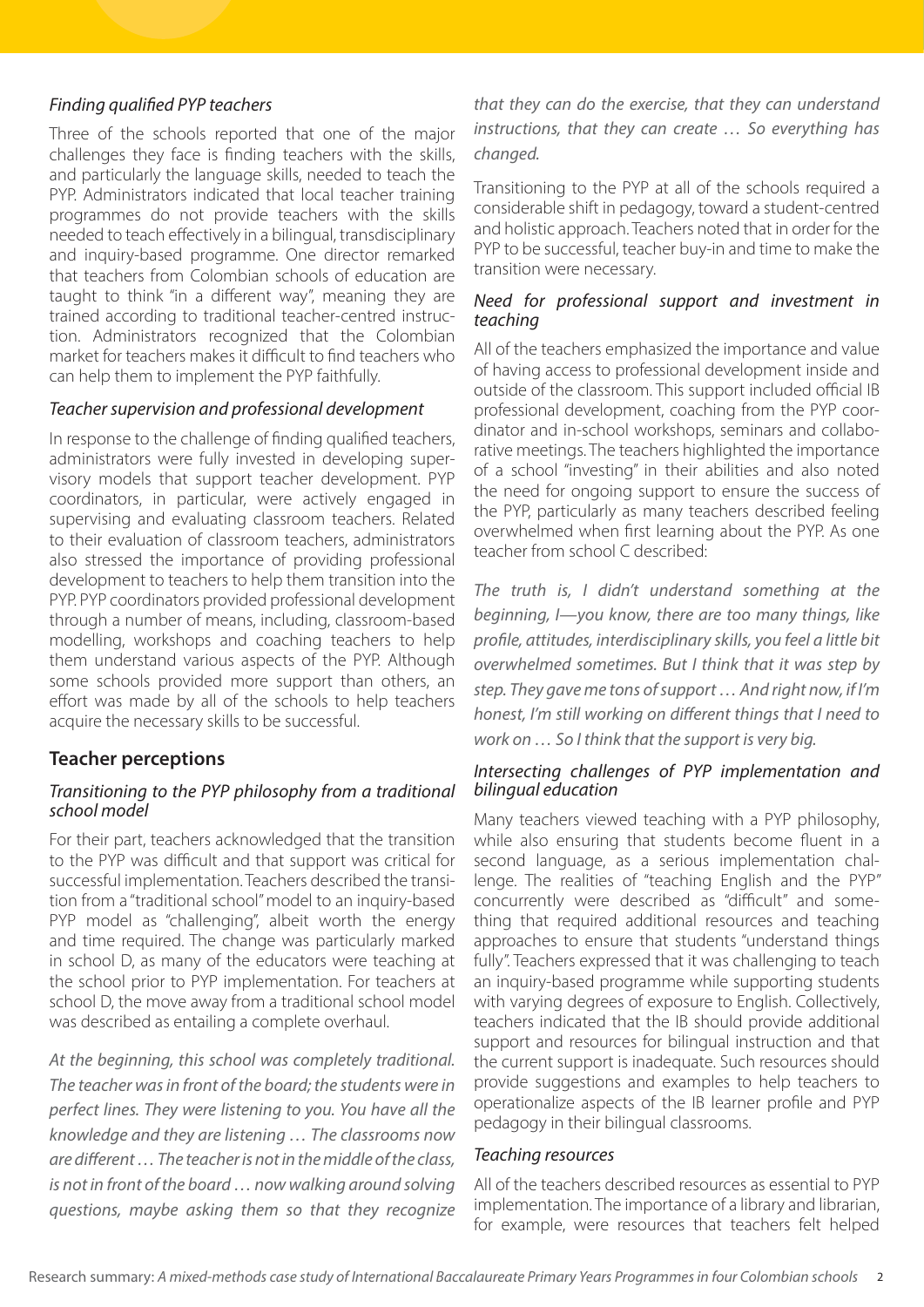them to implement the programme and provide meaningful learning activities for students. Teachers indicated that the most important resources were well-developed libraries, instructional technology and curricular materials that were up to date. Without these resources, the teachers found teaching in an inquiry-based way difficult, if not impossible.

### **Student perceptions**

### *Primary role of teachers in the learning process*

The centrality of the school staff to the learning environment was apparent across the student data. Students spoke about their teachers as the primary driver behind their positive schooling experiences, positioning the teachers' pedagogical practices and ways of being inside and outside of the classroom as central to what made their schools unique. One student from school B explained what she liked about her teacher.

*I really like my teacher—that she thinks that we can do it. So she doesn't say the answer, and she helps us to develop the answer. So she doesn't think for us, so that we think … She does that and she teaches us like that everything is possible, that you can do it, and that she teaches what we are supposed to do.*

Here, the student associated the process of learning with being connected to a teacher who "doesn't think for us"; rather, the teacher was positioned as creating a learning environment wherein the students believe in their abilities and recognize their potential.

### *The learner profile as integral to school life*

The data and classroom observations illuminated the ways in which the learner profile was integrated into everyday practices within the schools. Across the four school sites, the students spoke at length about how the learner profile and the inquiry-based nature of the PYP positively shaped their learning experiences. Students often spoke about the learner profile as being far more than simply

a set of discrete concepts. Rather, they often described the learner profile as something that their teachers and the PYP coordinators "live" and "are". Students at school D explained how they perceived the learner profile as impacting their experiences both within the classroom and in other aspects of their lives.

|  | Student      | I think it's a better way to understand other people<br>and to be a better person each day, because when<br>you apply the IB profile skills in your daily life, you<br>can notice a difference with your family and your<br>friends                              |
|--|--------------|------------------------------------------------------------------------------------------------------------------------------------------------------------------------------------------------------------------------------------------------------------------|
|  | Student<br>2 | To me, the IB profile is to be a good leader every<br>day, so when we are working in groups or with<br>anyone, we can work by our self or in teams so we<br>can get a good way to be our self or with others,<br>so we get better each day to learn with others. |
|  | Student<br>ζ | I think the IB profile is something that it can always<br>help us to improve, and we can use it in our lives<br>to improve them and make them better.                                                                                                            |

### *The centrality of school resources for learning*

The students described various resources as being foundational to their learning, with technology being emphasized by many students. Students at two of the school sites (school A and school C) emphasized technology the most, positioning it as one thing that makes their school "special" and facilitates their learning. Yet, regardless of the level of investment, students at all school sites noted the need for technology. Other resources students mentioned included the library, field trips, expert speakers and language-learning opportunities.

### **Student survey results**

### *Student perceptions of their school*

Students from each of the schools that participated in the study strongly indicated that they were both enjoying their schooling and were proud to be a student in their school. An overwhelming majority (89.3%) of students indicated that they enjoyed being a student at the school. Similarly, more than 90% of students reported that



*Figure 1: Percentage of students who indicated that they "enjoyed the school", by school location and student gender*